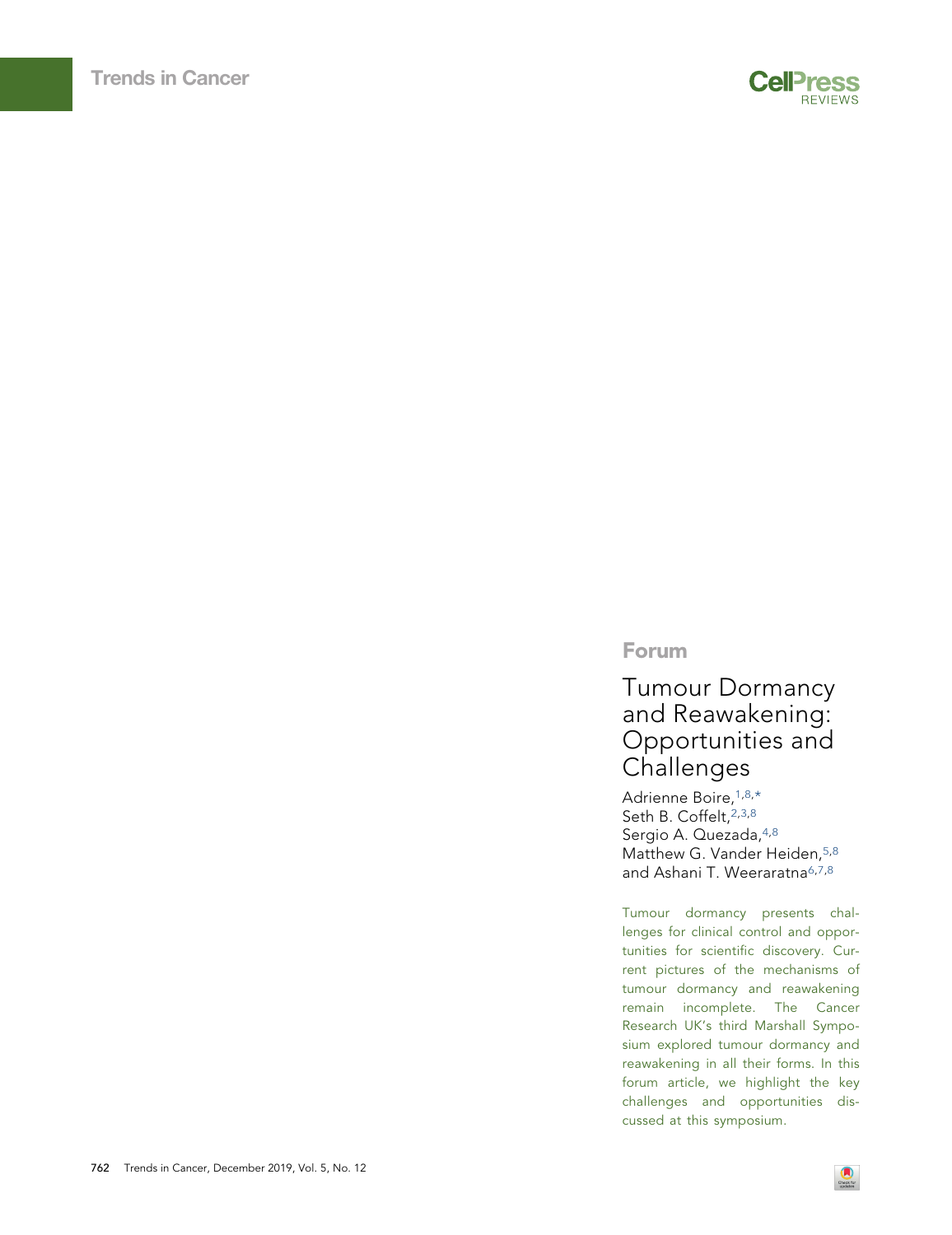

## Dormancy and the Metastatic Cascade

Despite major advances in controlling cancer in recent decades, most of our progress has been achieved through diagnosis and treatment of premetastatic disease, while metastatic disease remains largely incurable for most cancers. As an evolutionary phenomenon, metastasis can be thought of in terms of the metastatic cascade. Cells must acquire a series of adaptations, including local invasion, intravasation and extravasation, and colonisation, in addition to coping with foreign environments very different from those experienced in their tissue of origin.

The paradigm of the metastatic cascade describes the often high and variable delay between detectable local disease becoming detectable metastatic disease. Adaptations are contingent on stochastic events, and there is a high attrition rate of cells in hostile environments, providing one explanation for the long periods of apparent stability or dormancy.

In this context, dormancy and reawakening encompass a variety of phenomena and scales, from individual cells to the tumour and metastatic tumour mass. The word dormancy implies cells have become inactive, and may suggest dysfunction, but cancer dormancy may also include periods during which cells maintain competency. While research has understandably focused on individual cancer cells and molecular mechanisms, equally important are the interactions between the cancer cell and stroma, including other cell types, extracellular matrix proteins, and the immune system. Indeed, the appearance of dormancy can represent a dynamic equilibrium between intrinsic tumour promoting and extrinsic tumour suppressing activity.

Tumour dormancy and reawakening have profound implications for prognosis, therapeutic success, and for research priorities and methods. Tumours that recur earlier are typically more aggressive. In breast cancers, for example, Rueda et al. recently showed that shorter duration between primary diagnosis and detectable metastatic disease is associated with shortened overall survival, suggesting associations between dormancy and the aggressiveness of recurrent or metastatic disease. This raises the question of whether a better understanding of dormancy could enable us to predict the duration of dormancy, recurrence, and even subsequent tumour behaviour [\[1](#page-3-9)].

The formidable challenge that dormancy presents for therapy is most dramatically demonstrated by post-treatment recurrence, driven by disseminated cells that remain dormant throughout therapy and sometimes for years afterwards before reawakening. This raises the question of whether dormancy might itself be targetable as part of adjuvant treatment strategies. Disseminated cells that have made the first step into the perivascular niche, for example, may exhibit dormancy in the form of quiescence, limiting the uptake of cytotoxic antimetabolites, and have also been observed to have reduced MHC expression. Both observations present potential pathways for targeting these cells in tandem with existing therapies.

Finally, dormancy presents an opportunity to rethink therapeutic strategies in which attempts to eradicate disseminated cancer cells have failed, and instead consider the possibility of controlling reawakening. In most cases, the events that precipitate reawakening remain opaque. Reawakening may variously be driven by events within the cells in a micrometastasis, by changes to the microenvironment in which these cells reside, by changes in remote signals, or by changes in endocrine or immune activity. Each of these putative mechanisms allows us to speculate about potential strategies for preventing reawakening, while highlighting where we need to first focus efforts in mechanistic discovery research.

## Dormancy and the Microenvironment

One of the striking features of metastasis, observed for well over a century, is that cancers of different primary origin show preference for colonising select tissues, and so we see distinct patterns in where metastases establish. A typical way of explaining this apparent tropism is the seed and soil analogy in which seeds only germinate in soils that provide the conditions they need. However, this picture of metastasis may lead us to think of the 'soil' as a passive container and source of nutrients, neglecting the importance of the host tissue as a dynamic environment with an active role in determining the fate of disseminated cancer cells.

The evolutionary understanding of the metastatic cascade introduces many elements of chance to cancer's progression, and chance provides one obvious solution to how, once they have made their way into circulation, tumour cells establish at specific metastatic sites. That is, once scattered, the seed will land in any and all soils, and with each environment providing unique challenges, natural selection leads to the specific pattern of surviving sites; but this solution may not be a complete explanation for metastatic tropism. Initial expansion of cells is needed to select for adaptation in each site, and finding an environment with the right growth factors, chemokines, and extracellular matrix properties to support some proliferation may be a barrier to the formation of distant metastases.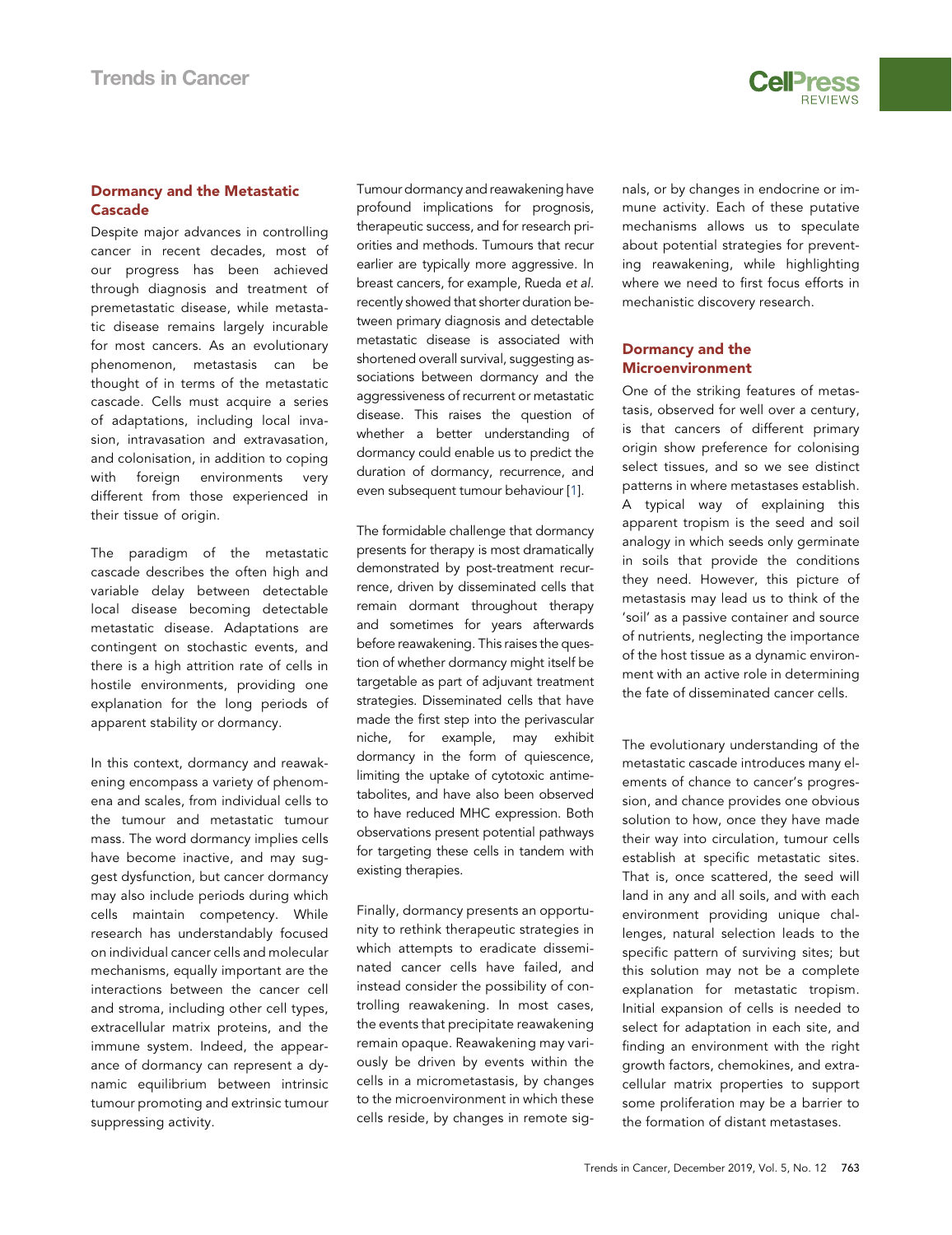

#### <span id="page-2-0"></span>Box 1. Case Study: Brain Metastases

Circulating cancer cells easily reach the abundantly perfused capillary beds of the nervous tissues. However, only a minority of these cells possess the essential transcriptional programs that enable entry across the blood brain barrier. Once within the brain, a small minority of these cells successfully evade astrocytic anticancer responses by engaging astrocytes through the generation of gap junctions between cancer cells and astrocytes. A subpopulation of these cells generates sufficient blood supply and reprograms their metabolism to support biomass production. Each step of this process is extraordinarily inefficient, not only requiring a highly heterogeneous population but also potentially a plastic subpopulation to continually generate new variability. Each of these steps suggest potential strategies that will prevent both the growth of an established brain metastasis and the generation of additional brain metastases. Targeting of cancer cell–astrocyte gap junctions, for example, enables the dominance of the initial anticancer astrocytic response, rendering the cells sensitive not only to endogenous Fas ligand but also exogenous chemotherapy [\[5](#page-3-13)].

The seed and soil analogy may also serve to deemphasise the fact that no 'soil' is a hospitable environment for disseminated tumour cells, and their success is rare, as indicated by the long delay typically seen between a tumour beginning to disseminate cells and the establishment of any detectable metastasis. While there is evidence that many different mechanisms can have a role in this delay, each cancer type and secondary site raises its own questions about the nature and relative importance of those mechanisms, brain metastases provide an illustrative example ([Box 1\)](#page-2-0). Are there barriers that filter disseminated cells before they reach or enter the secondary site? Are they entering the secondary site and then remaining dormant until changes in either the cells themselves or in the stroma enable reawakening?

The effect of ageing may be another important consideration in understanding the tempo of tumour progression and the mechanisms of reawakening. In ageing skin, for example, Kaur and colleagues recently showed how secretory changes and remodelling of the collagen matrix driven by dermal fibroblasts – both normal effects of ageing – can affect promotion of metastasis while alleviating suppression of immune infiltration in melanoma. This work explains why melanoma is typically more aggressive in older patients, as well as recent observations that older melanoma patients are typically more likely to respond to checkpoint inhibitor therapies [[2](#page-3-10)].

## Dormancy and the Immune System

The immune system can have a central role in maintaining cellular dormancy or disrupting a dynamic equilibrium between tumour and stroma. Within this process, immunological visibility to T cells and natural killer (NK) cells is key to eradicating dormant cancer cells, making immunotherapy an obvious focus for efforts to understand tumour dormancy and reawakening. Immunotherapies of all modalities currently face the challenge of a high proportion of nonresponding patients, even those with highly visible tumours. When is this simply a function of using the wrong immunotherapy modality or targeting the wrong antigen? What part does T cell exhaustion play? Does organspecific immunity have a role?

However, in the excitement surrounding immunotherapy, there is a risk that we take the innate immune system for granted, as garbage collection that comes after the important business. Yet we already know that the relationship between innate immunity and metastasis is more complex. Macrophages can be turned into promoters of metastasis, with roles supporting metastatic niche formation and angiogenesis, and a picture is emerging of how neutrophils can reawaken dormant disseminated tumour cells during sterile and nonsterile inflammation [[3](#page-3-11)]. But our understanding of the role of innate immune cells in cancer more generally is very immature, held back by a lack of suitable experimental tools and models for studying and manipulating these myeloid cells in situ. Development of immunotherapies has outpaced our understanding of the many roles and mechanisms of both innate and adaptive immune cells in cancer, and we must address this gap if we are to reduce the high rate of nonresponse.

In addition to the roles that the immune system has in tumour and cell dormancy, it may be instructive to consider whether lessons can be learned by drawing an analogy with the normal biology of the immune system, which involves cells of several types colonising different tissues and remaining in dormant states. For example, foreign cells from a foetus are able to migrate into organs of maternal hosts and reside there forever. Similarly, macrophages provide a potential model for widely disseminated cells that live within tissues for very long periods in a kind of dormancy, while remaining alert to signals in the environment. Meanwhile, our understanding of T cell exhaustion is moving beyond this being a simple dysfunction to being purposeful reprogramming into states of dormancy, either to prevent pathological immune responses or as a 'sleep' state that enables rejuvenation [[4\]](#page-3-12). The extreme complexity, robustness, and plasticity of the immune system might raise many challenges, but it also leaves us with reasons for optimism as we anticipate the impact of breakthroughs in our fundamental understanding of immunology.